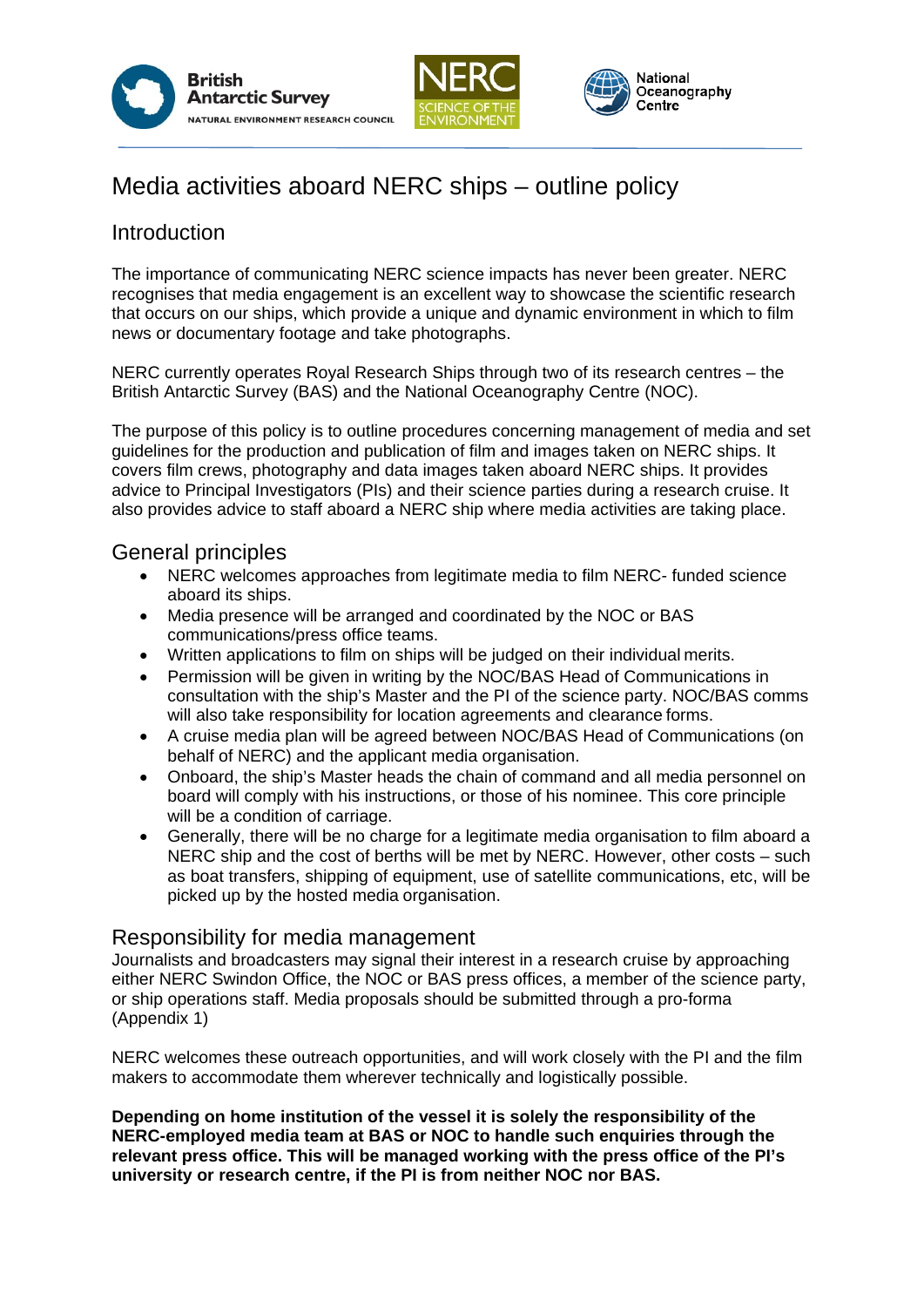





Therefore, if either a PI or ship operations personnel are contacted direct by media, they should refer the enquirer to the respective press office. They should not confirm to the film maker that they may join the cruise, as this decision will need to be taken by the relevant press office working with the PI and NERC ship management.

For research cruises aboard the RRS *James Clark Ross* or the RRS *Ernest Shackleton*, the BAS press office will handle the enquiry; for cruises aboard the RRS *Discovery* or the RRS *James Cook*, the NOC press office will handle the enquiry.

### Briefing for science party and ship's crew

Media engagement aboard ships works most effectively when all parties onboard are well informed from early in the process and an outline plan is in place for filming/photography.

Once the participation in a cruise of a media organisation is agreed, a briefing will be made available to all science party and crew members (through the ship's Master) as well as to NOC, BAS and NERC ship operations personnel. This will outline the agreed filming schedule, will identify media personnel on board, will define areas where filming and interviews will take place and will list potential interviewees and willing participants in filming or photography. A list of ship's crew and science party members who have expressly stated that they do not wish to be filmed or photographed will also be made available.

The briefing will be drafted by the responsible press officer who will be tasked with coordinating media participation - and holding a media briefing in which members of the production company will meet ship's crew and members of the science party. The expectations of all will be explained, and there will be ample opportunity for questions. The press office's role is to ensure that everyone involved is happy with and understands the arrangements *prior* to the cruise departure.

### Release forms

Most reputable broadcasters require release forms to be signed by all participants in a documentary or news feature, as well as a location agreement which permits the venue – in this case the ship – to be used in a filmed item. These are a common industry requirement and are generally standardised. Individual participants should sign their own release forms, and it is important that this is completed before the end of the cruise and the forms returned to the media representatives. BAS and NOC Press Offices can advise. The Head of Communications at NOC or BAS can sign the location agreement on behalf of NERC.

### Engagement with media outside research cruise participants

During the research cruise, by science party members who are not NOC or BAS employees, engagement with other media not on board should be made, in the first instance through the NOC or BAS press office who will act as liaison with the press office of the scientist's home institution. NOC and BAS researchers are covered by the centres' media protocols in which media liaison through the centre's press office is a requirement.

BAS and NOC have their own policies and procedures, including media protocols, which must be adhered to. PI's for research cruises should contact the appropriate centre at the earliest opportunity.

A separate BAS policy for hosting media visits to Antarctica is available from the BAS Press Office.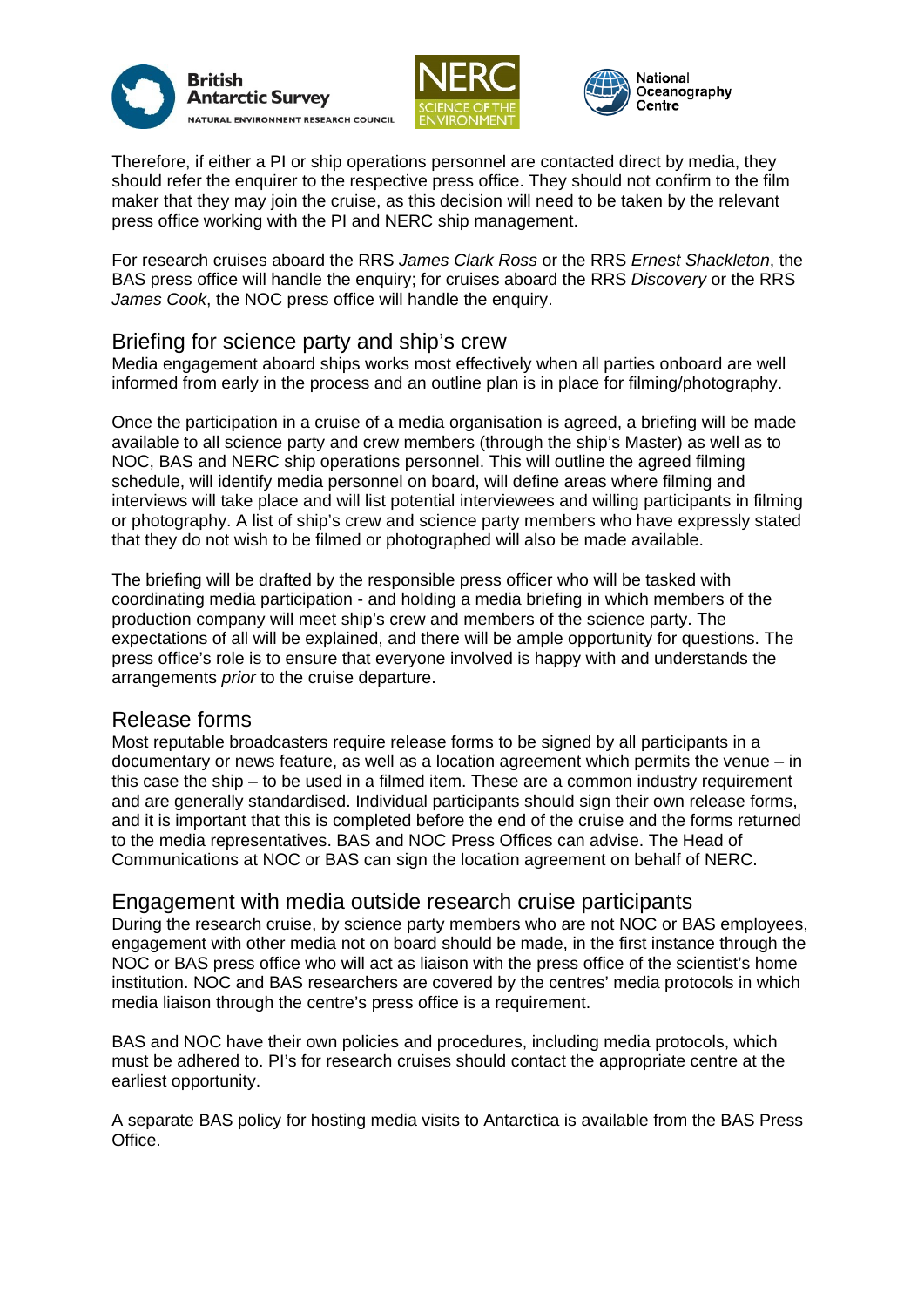





### Photography – copyright

NERC has a separate policy entitled 'Photography and NERC's photo libraries'. This makes it clear that:

Copyright on pictures/film taken by NERC photographers (for example photographers employed by BAS) lies with NERC-UKRI.

Copyright on material commissioned by NERC or our research centres, where we have a signed agreement before filming/photography, lies with NERC-UKRI.

NERC makes no copyright claim on pictures taken by scientists on research expeditions.

### Ownership of images, footage and data

Film footage obtained by film crews, or personally obtained by those onboard is not classified as data, and unless commissioned by NERC – eg, through a NOC or BAS inhouse photographer or videographer - the rights lie with the documentary film-maker or photographer's employing media title.

Footage obtained by cameras installed on Remotely Operated Vehicles (ROVs) is classified as data, and will come under the remit of the NERC Data policy. This is shortly to be superseded by the specific NERC data policy on ROV footage.

NERC has a separate policy entitled 'Data Management'.

### Web diaries, blogs and social networking websites

NERC recognises the important value of instantly sharing information and pictures through web diaries, blogs and social networking websites such as Facebook. Twitter and YouTube.

See Appendix 2 as an example of policy guidance.

### **Contacts**

| <b>BAS Press Office</b>        | <b>Athena Dinar</b>           | amdi@bas.ac.uk                         | 01223 221441                 |
|--------------------------------|-------------------------------|----------------------------------------|------------------------------|
| <b>NOC Press Office</b>        | <b>Lucy Calvert</b>           | lucy.calvert@noc.ac.uk                 | 02380 598490                 |
| <b>NERC Press Office</b>       | Jo Thompson<br>Mary Goodchild | joatho@nerc.ac.uk<br>marodc@nerc.ac.uk | 01793 441539<br>01793 411939 |
| <b>NERC Marine</b><br>Planning | <b>Natalie Clark</b>          | natcla@nerc.ac.uk                      | 07703 380220                 |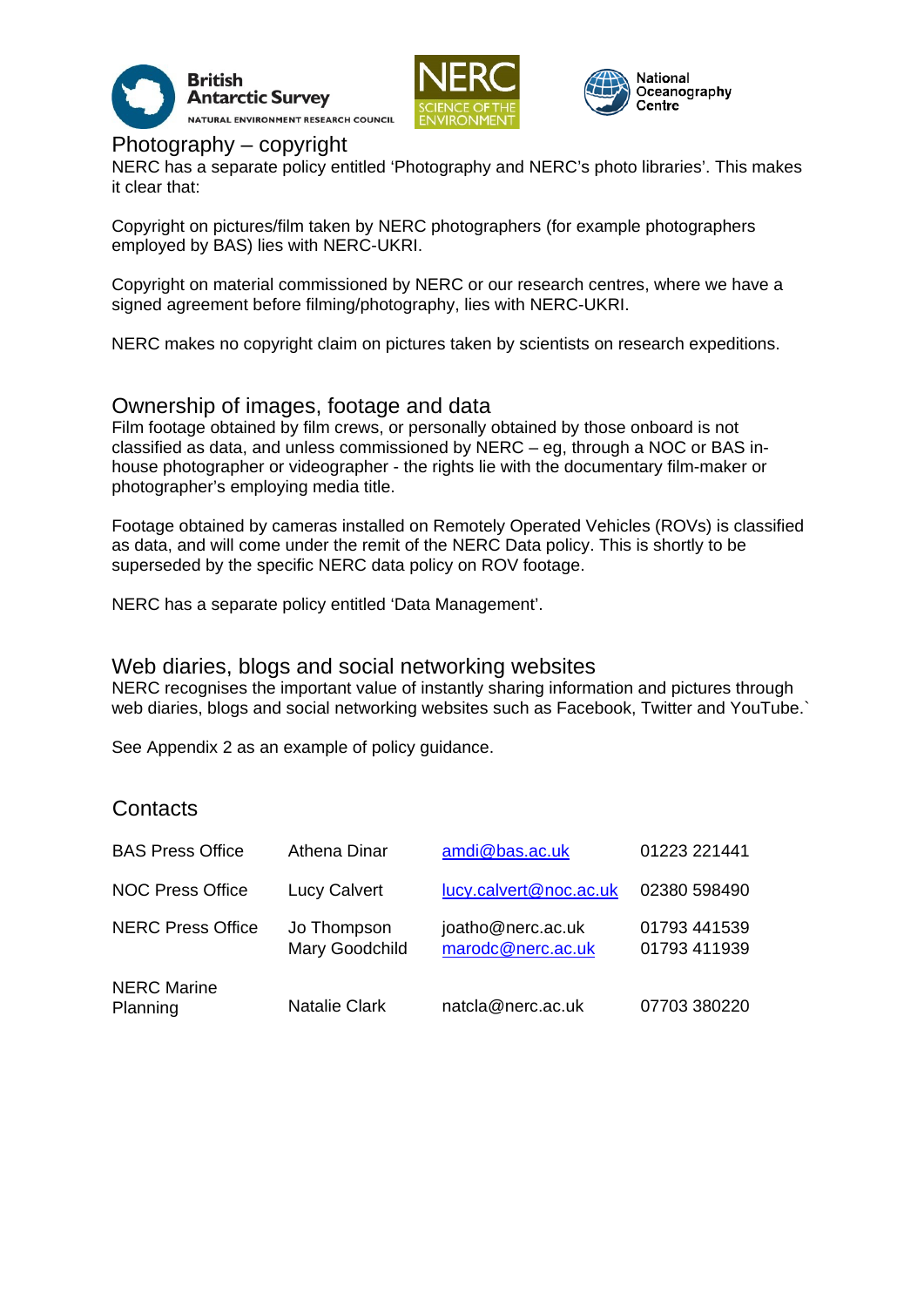



Appendix 1

## Media visit application to NERC/British Antarctic Survey/ National Oceanography Centre

Please fill in this form and attach any additional information as an appendix – with no more than two pages.

| Title of proposal:                                                                                                                                                                                                                                            |  |
|---------------------------------------------------------------------------------------------------------------------------------------------------------------------------------------------------------------------------------------------------------------|--|
| <b>Company name:</b>                                                                                                                                                                                                                                          |  |
| Location(s):<br>Where do you want to go- and on which ship?                                                                                                                                                                                                   |  |
| Length of visit:<br>How long would you need to stay?                                                                                                                                                                                                          |  |
| <b>Proposed dates:</b><br>When is the ideal time for you to visit - be flexible                                                                                                                                                                               |  |
| Team size:<br>How many people are in your team and explain their role                                                                                                                                                                                         |  |
| <b>Proposal details:</b><br>What are you hoping to achieve? NERC is committed to engaging with its audiences through the media.<br>How will this proposal promote and explain NERC-funded research and operations? In no longer than 200<br>words max please! |  |
| Details of all broadcasts/reports/online exposure from this visit:<br>Please provide as much detail about the ways this visit will engage with a range of audiences - TV, Radio,<br>Online and Social Media? Please add audience figures.                     |  |
| <b>Biography or credentials:</b><br>Tell us about other work you have produced/written                                                                                                                                                                        |  |
| Is this proposal supported by a commissioner/editor?<br>Don't forget to include your letter with your submission                                                                                                                                              |  |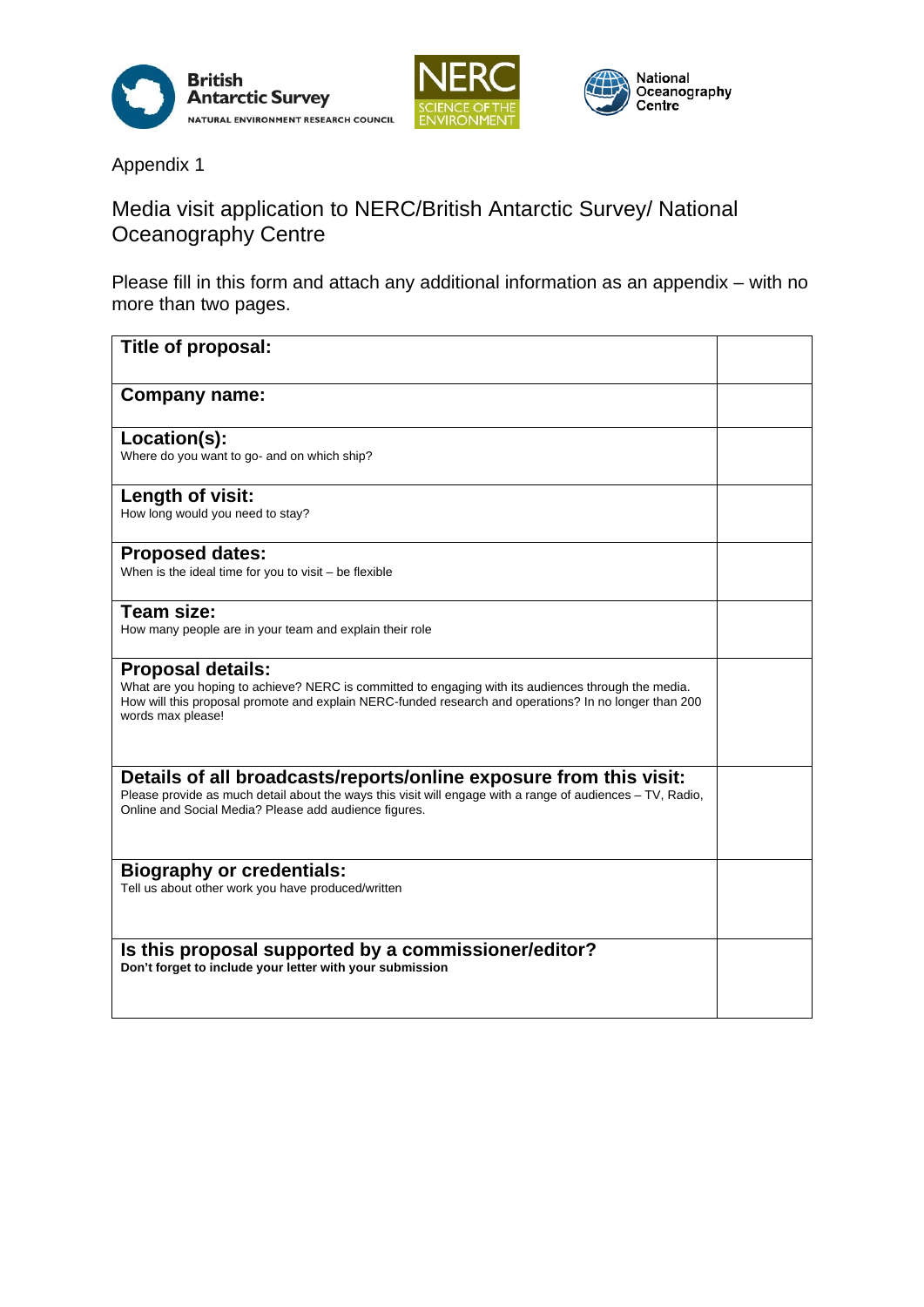





 $\frac{You}{t}$ 

Communications Policy and Guidance Digital Communication – social media, web diaries and blogs

# Introduction

Appendix 2.

Digital technology has revolutionised the way in which people communicate and share information at local, national and international levels. This policy guidance is aligned to NERC and Government Communications Service guidance on the use of social media.

All members of staff need to be aware of the advantages and potential pitfalls associated with digital engagement.

# BAS official social media channels

BAS proactive communication activities include posting news, job opportunities, images and video on its official social media accounts. The Communications Team, Web Apps Team and HR Team manage 'Admin' rights and are responsible for publishing on the following sites:

[Facebook](https://www.facebook.com/BritishAntarcticSurvey/) [Twitter: BAS news,](https://twitter.com/BAS_News) [Twitter: BAS jobs](https://twitter.com/BAS_Jobs) You [Tube](https://www.youtube.com/AntarcticSurvey) [LinkedIn](https://www.linkedin.com/company/british-antarctic-survey) [Instagram](https://www.instagram.com/britishantarcticsurvey/)

From time to time other individuals are granted time-limited permissions to post about particular areas of science or operations.

# Guiding principles for personal use of social media

It is recognised that many members of staff use personal social media sites to communicate and share stories about their BAS/Antarctic/Arctic experiences with families and friends. Sometimes the lines between official and personal can become blurred.

The principles covering the use of social media by BAS (NERC) employees in both an official and personal capacity are the same as those that apply for any other media. Social media is a public forum and the same considerations apply as would, say, to speaking in public or writing something for publication either officially or in a personal capacity outside of work.

### Social media can be used effectively and safely to enable BAS to:

- 1. communicate with citizens in the places they already are
- 2. promote science and operational activities
- 3. drive social media visitors to the BAS website for more information
- 4. consult and engage with communities
- 5. be more transparent and accountable about how public money is spent
- 6. be part of the conversation with all the benefits that brings
- 7. comply with NERC and Government policies and procedures for using socialmedia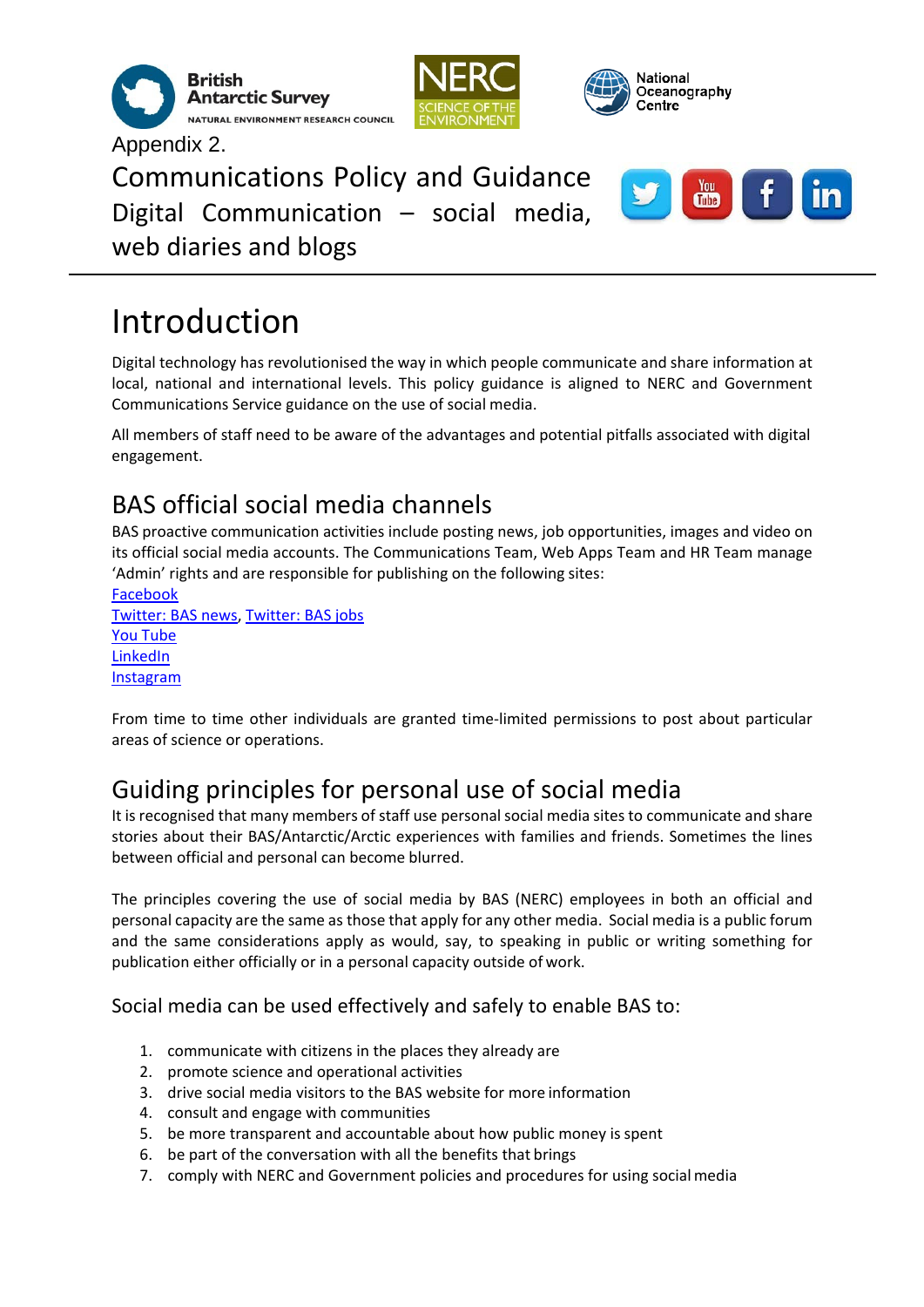





*All members ofstaff must comply with Research Council and Government guidance on the use ofsocial media. In brief employees should:*

- ensure that no information is made available that could provide a person with unauthorised access to BAS/NERC confidential work-related information
- refrain from recording any confidential information regarding BAS/NERC on any social networking website
- always comply with NERC and BAS and local policies/guidance, as well as national and international legislation

## Your personal social media activity

The following 'common sense' points are worth bearing in mind when posting or blogging on your social media sites on Twitter, Facebook, YouTube etc:

- Social media sites can be read by anyone not just families and friends. Journalists find them a good source of background information
- BAS's computing facilities must not be used to distribute material which might reasonably cause offence or which would be considered socially unacceptable or embarrassing toothers
- Unless authorised to do so, staff must not give the impression that they are speaking on behalf of the organisation in personal websites/blogs. If an individual wishes to express their own personal views, he/she must make it clear. Phrases such as "I am a member of staff of but I am expressing my own personal views" should be used
- Members of staff should be aware that voicing their complaints through blogs, websites or directly to the media is not an appropriate way to comment on organisational policy
- Posting information which is privileged or has been supplied in confidence is not acceptable
- Permission to publish should be obtained from people appearing in photos or video before posting. A credit should be given in the caption if you post a photo that is not your copyright.

# NERC social media policy guidance

Annex to NERC Electronic Communications Policy

### **Introduction**

NERC is increasingly exploring how social networking can aid its business by enabling collaboration and interaction. New online collaboration systems are fundamentally changing the way NERC staff work and engage with each other and their stakeholders, including the public. NERC supports responsible involvement in this rapidly growing online community as do many Government Departments

### **Your choice, your responsibility**

It is up to you, as a NERC employee, to decide whether you, or the staff you manage, create or participate in a blog, wiki, online social network or any other form of online publishing or discussion which is related in some way to your work. This could be formally through work in public relations, marketing and communications, promoting your science, or even informally during your personal involvement in the online community.